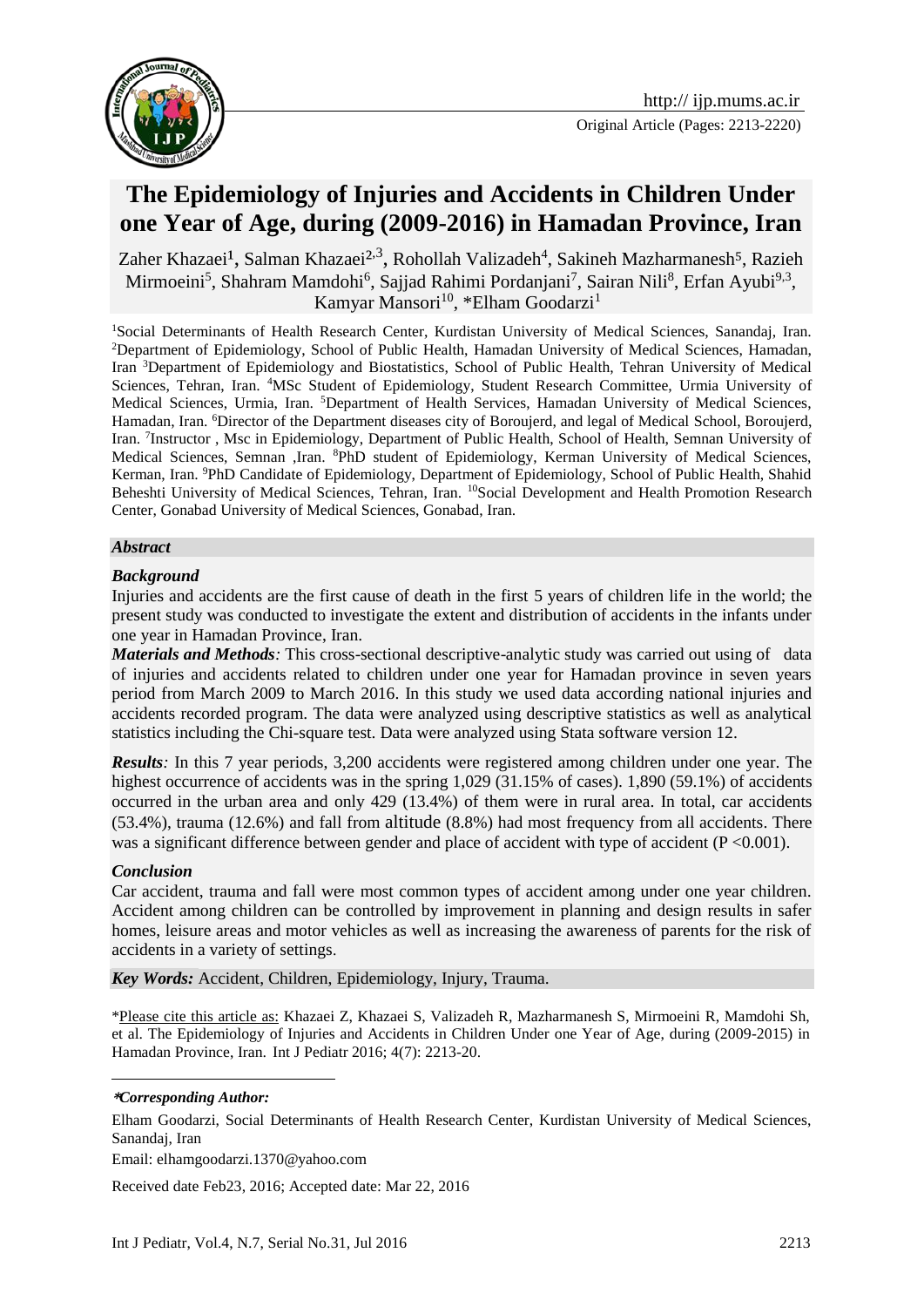# **1- INTRODUCTION**

 The accidents are generally considered as the occurrence of emerging and sudden phenomenon (1). Epidemiologic studies have shown that the accidents are the main problems which associated with the health of human societies (2). In most countries of the world, injuries and accidents are the main causes of death and disability. The trauma caused by accidents would be have the second cause of disability in developing countries and will be the third leading cause of death and handicap throughout the world in 2020, about 12% of burden of diseases is related to trauma resulting from accidents (3).

Nowadays, accidents are considered as a pandemic problem not only on the road, but also in the home, school, and sports fields and recreation centers, workshops, etc. Therefore accidents include dangers such as, organ defects, disability, and mortality especially for kids and adolescent that could menace health for everyone without any serious and applied planning (4). Studies reveal that injuries and accidents are the first cause of death in the first 5 years of children life in the world. More than 95 percent of injuries in children occur in developing countries with low and medium income level (5). Investigations show that children and adolescents are the most vulnerable groups against the risks of accidents. Due to physiological limitations, the process of growth and behavioral characteristics (experience, need to test, exploration, adventure and risky behaviors) provide the accident conditions for this group, which along with other environmental factors such as low level of environment safety as well as supervision and care of children by parents led to more serious and more dangerous forms (6). Each year millions of children lose their life due to preventable accidents. Burnings, poisoning, falls and trauma (accidents) are four main causes of child mortality. Accidents are the 50%

cause of all deaths among children, and one of each six kids admitted to a children's hospital emergency department are related to accidents (7). After the control of malnutrition and diarrheal diseases, respiratory infections and the progress of vaccination, control and eradication of many other infectious diseases, it is seemed to similar to many developed countries accidents in Iran, be the main cause of death, even at the age under one year (8). In many countries of the world, accidents are considered as the main factor of death in children. In the United States, accidents are the main cause of death in ages 1 to 18 years and it is estimated that each year more than 50 billion dollars waste because of this cause (9). In India, in children less than 18 years, 10 to 15% of the death, and 20 to 30 % of hospitalized patients created by injury from accidents. In Japan, also the accidents are the first cause of mortality of children from 1960 to present. Children are vulnerable due to the limitation of the risk recognition (10). Therefore, accidents are one of the main health problems that always threaten the health of children (11).

Regarding to the importance of the subject and the lack of adequate studies in this area, the present study was conducted to investigate the extent and distribution of accidents in the infants under one year in Hamadan Province, Iran.

## **2- MATERIALS AND METHODS**

 The present study is a cross-sectional study (descriptive – analytic). In this study used the recorded data of injuries and accidents related to children under one year old (young children between the ages of 1 month and 12 months) in a seven years periods from March 2009 to March 2016 in Hamadan Province, Iran (**Figure.1**). In this study, all injuries and accidents including all victims referred to treatment services centers of any private or governmental hospitals in the province, or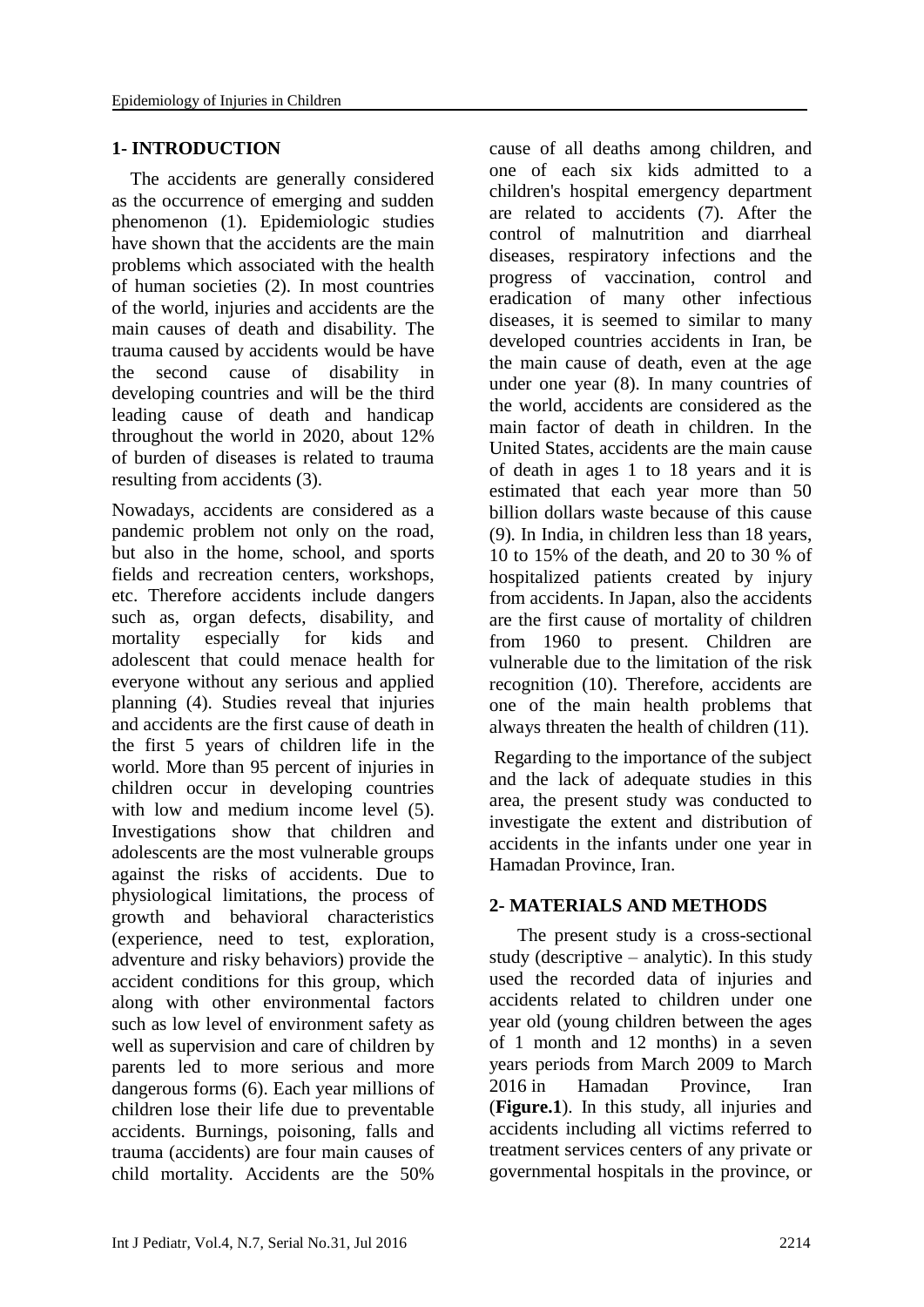were moved by 115 to emergency hospital and therapeutic actions were studied. In this study according national injuries and accidents recorded program, we used the information of the report of the 115 emergency care form and the patient's medicine history that has been completed by the nurse and the physician in order to extract the required information.

This information is usually will be extracted by medical document expert from the patient record and will enter to the national injuries and accidents country software. These- information are fulfilled by hospitals and transported periodically (the end of each season) to deputy of health and collected relevant information from all counties for each year. In Hamadan province, these information obtained from 26 hospitals from 9 counties. Regarding the quality assurance of the data, it should be noted that experts were trained about this program as well as manual injury registration is available.

The corresponding check list containing some variables such as full name, age, gender, region, type and place of accident, month and year of accident, outcome of accident. Nowadays registries of injured patients referred to the hospitals are being registered in all of provinces. The validity of these tools is approved according to the planning by the owners of the process and conformity with the content of national program.

Collected data were taken from deputy of health, and were analyzed using the descriptive statistics including charts and tables of frequency, as well as the analytical statistics including the Chisquare test to determine the relationship between gender, type and place of accident variables. Statistical significant level was considered less than 0.05 in the all steps of study. The data were analyzed using Stata software version-12.

# **3- RESULTS**

The total number of recorded accidents in children under one year was 3,200 patients in the province's hospitals in 2009-2015. Result showed that 2,369(74%) of injured patients were boys. The greatest occurrence of accident is observed in April with 432 (13.2%) and the lowest in February with 184 (5.8%). In general, the highest occurrence of accidents was in the spring (32.15% of cases) and lowest in winter (19.3% of cases) (**Figure.1**).

As shown in the **Table.1**, 1,890 (59.1%) of accidents occurred in the urban area and only 429(13.4%) of them were in rural area. The greatest places were in the roads and highways 1,423 (44.4%), also, 23% of the cases were domestic accidents.

Frequencies of victims according type of accident based on gender and place of the accident were shown in **Table.2**.

In total, car accidents 1,709 (53.4%), trauma 403 (12.6%) and fall from altitude 281 (8.8%) had most frequency. There was a significant difference between gender and type of accident (P<0.001), so that the car accidents, motorcycle accidents and hit by a hard object were the most common accidents among boys, while in girls car accidents; trauma and fall were most frequent. In urban areas, car accidents, trauma and fall were most frequent, and in rural areas trauma, fall and motorcycle accidents had the most frequent (P<0.001).

Results showed that some notable events were high percentage of motorcycle accidents in boys versus girls, high number of car accidents in urban areas and snake and scorpion bites, animal bites and burnings in rural areas compared to urban areas. As shown in **Figure.2**, from total of injured cases in 33 (0.01%) cases lead to death, that 18 (54.5%) of them were related to car accidents.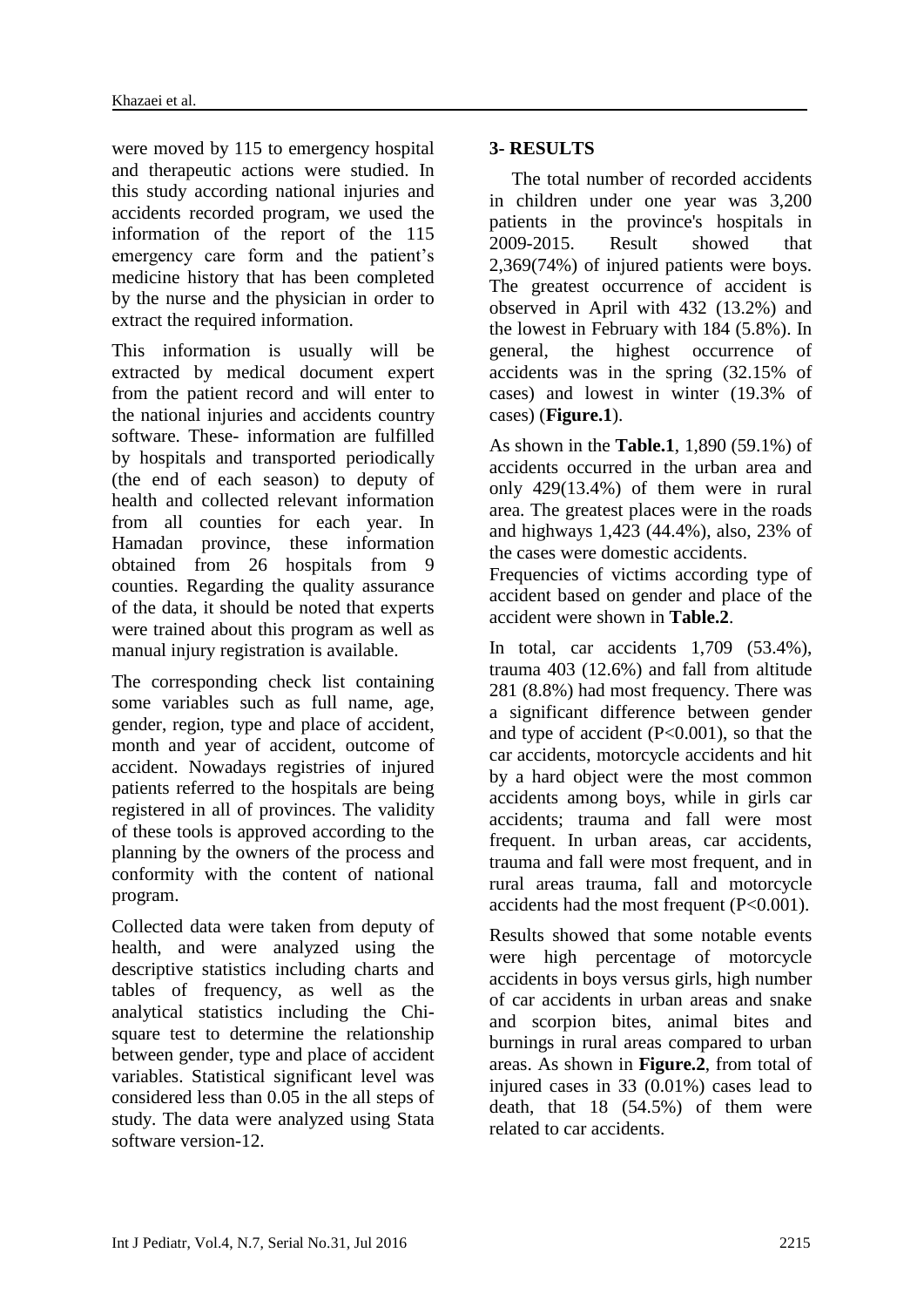

**Fig.1:** The frequency occurrence of accidents and injuries in children under one year in terms of month in Hamadan province (2009-2015)

| Variables               |                        | Frequency | Percent |
|-------------------------|------------------------|-----------|---------|
|                         | Urban                  | 1890      | 59.1    |
| Location<br>of accident | Rural                  | 429       | 13.4    |
|                         | Out of rural and urban | 881       | 27.5    |
| Place<br>of accident    | Road and highway       | 1423      | 44.4    |
|                         | House                  | 735       | 23      |
|                         | Public places          | 112       | 3.7     |
|                         | Sport fields           | 36        | 11      |
|                         | Alley and street       | 529       | 16.5    |
|                         | Workplace of parent    | 188       | 5.9     |
|                         | Unknown                | 77        | 2.4     |
|                         | Others                 | 100       | 3.2     |

| <b>Table-1</b> : The frequency distribution of injured children under one year old referred to emergency |  |  |  |  |  |
|----------------------------------------------------------------------------------------------------------|--|--|--|--|--|
| wards of the province in terms of season and place of accident                                           |  |  |  |  |  |

| <b>Table 2:</b> The frequency distribution of injured children admitted to hospital emergency wards in |  |  |  |
|--------------------------------------------------------------------------------------------------------|--|--|--|
| terms of the type of accident based on gender and place of the accident                                |  |  |  |

|                      | Place of accident, $N(\%)$ |            |            | Gender, $N$ $(\%)$ | Total       |            |  |
|----------------------|----------------------------|------------|------------|--------------------|-------------|------------|--|
| Variables            | Out of rural<br>and urban  | Rural area | Urban area | Female             | Male        |            |  |
| Electric shock       | 2(0.2)                     | 3(0.7)     | 20(1.1)    | 4(0.5)             | 21(0.9)     | 25(0.8)    |  |
| Snake/scorpion bites | 1(0.1)                     | 9(2.2)     | 10(0.5)    | 2(0.2)             | 18(0.8)     | 20(0.6)    |  |
| Animal bites         | 0(0)                       | 4(1)       | 10(0.5)    | 2(0.2)             | 12(0.5)     | 14(0.4)    |  |
| <b>Burning</b>       | 4(0.4)                     | 25(6)      | 42(2.2)    | 32(3.9)            | 39(1.6)     | 71(2.2)    |  |
| Fall                 | 8(0.9)                     | 71(17)     | 201 (10.7) | 84(10.1)           | 196(8.3)    | 281(8.8)   |  |
| Trauma               | 36(4)                      | 106(25.4)  | 261 (13.8) | 128(15.4)          | 275(11.6)   | 403(12.6)  |  |
| Motorcycle accident  | 38 (4.3)                   | 50(12)     | 201 (10.7) | 26(3.1)            | 263(11.1)   | 289(9)     |  |
| Car accident         | 752 (85.5)                 | 81 (14.6)  | 882 (46.8) | 441(53.1)          | 1265(53.48) | 1709(53.4) |  |
| Others               | 40(4.5)                    | 88 (21.1)  | 259(13.7)  | 111(13.4)          | 276(11.7)   | 387(12.1)  |  |
| P-value              |                            | < 0.001    |            |                    | < 0.001     |            |  |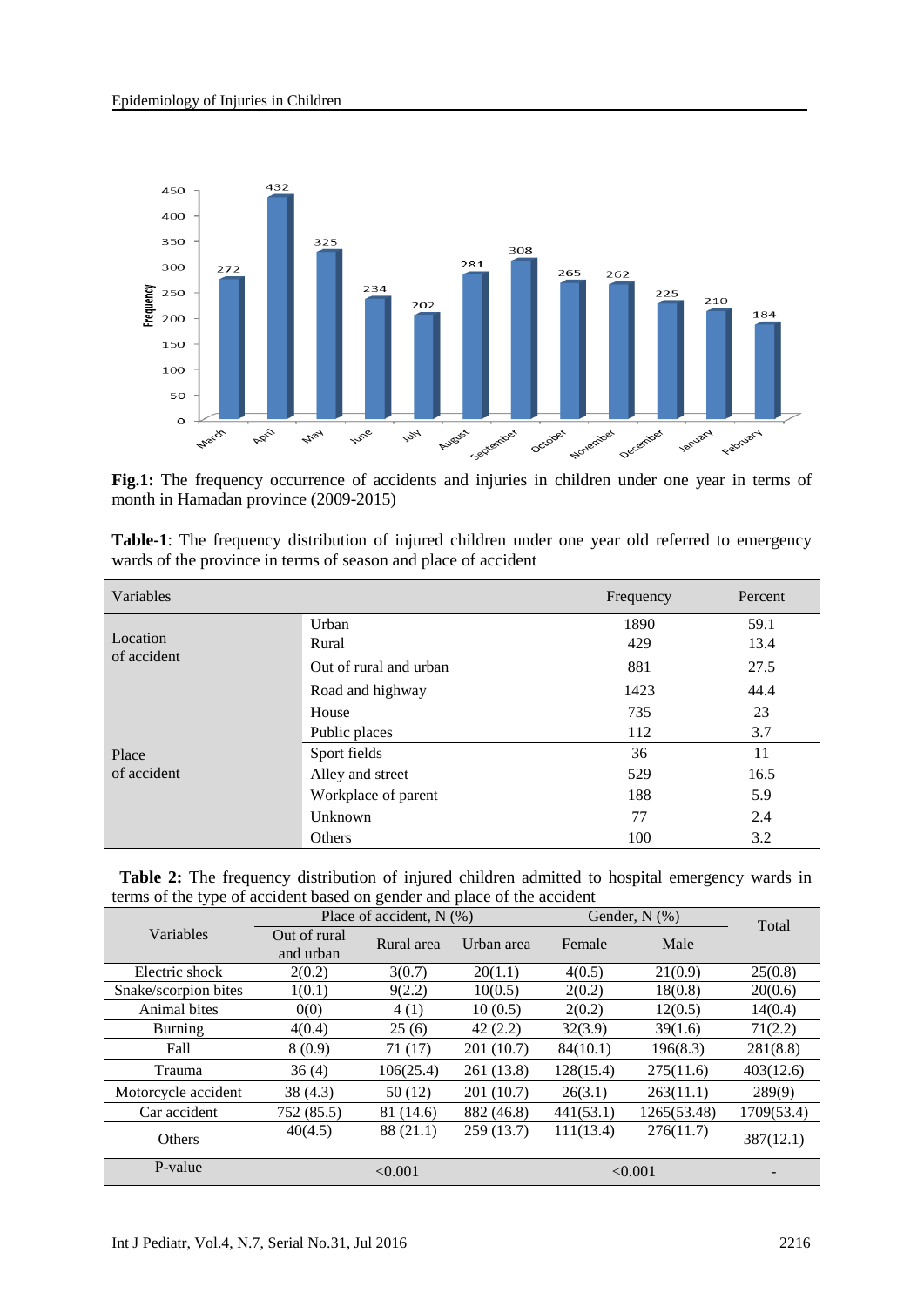

**Fig.2**: The frequency cause of death in injured children in Hamadan province, Iran (2009-2015)

# **4- DISCUSSION**

The Children's health promotion is one of the most important indicators of the health programs in a given community and it is recommended that prevention of adverse outcomes in children requires to the observance of safety tips. Damages during childhood and adolescence are considered as the controversial issue in developing countries (12). Children are not able to understand the potential risks around them and they are more vulnerable for many risks. Accidental injuries are unexpected phenomenon in children under one year because they are unable and protected by close observation. But in practice, we encounter with contradictory results. In the United States in 2000, the highest rate of death of accidents was observed children under one year (13). The results of our study showed that the total number of accidents in children under one year was 3,200 cases during the studied period. In Scotland, the cause of 55% of all referral cases and 38% of all admitted in emergency department were injuries in children under one year (14). The results of our study showed that the prevalence of accidents was 74% in males and 26% in females. These results could be due to a sense of curiosity, stimulation, further activities and difference of behavioral patterns of boys compared to girls. Our study showed that there was significant difference of type of accident between gender The most cause of injuries in males were car accident, trauma and motorcycle accident respectively while in females, car accident, trauma and fall were most cause of injuries respectively. Also in urban areas, car accident, trauma and fall and rural areas, trauma, fall and motorcycle accident were the most form of injuries. Most of injuries have been occurred at home and school was fall, bone fracture, head trauma, cutting, burns and car accidents (12).

The previous published study in Canada found that in infants under one year most cause of injuries were fall (61%) aspiration of solid materials (6.6%) and Burns (5.8%) respectively (15). In a study by Sasan and colleagues in Mashhad- Iran, the most common incidents were fall, aspiration of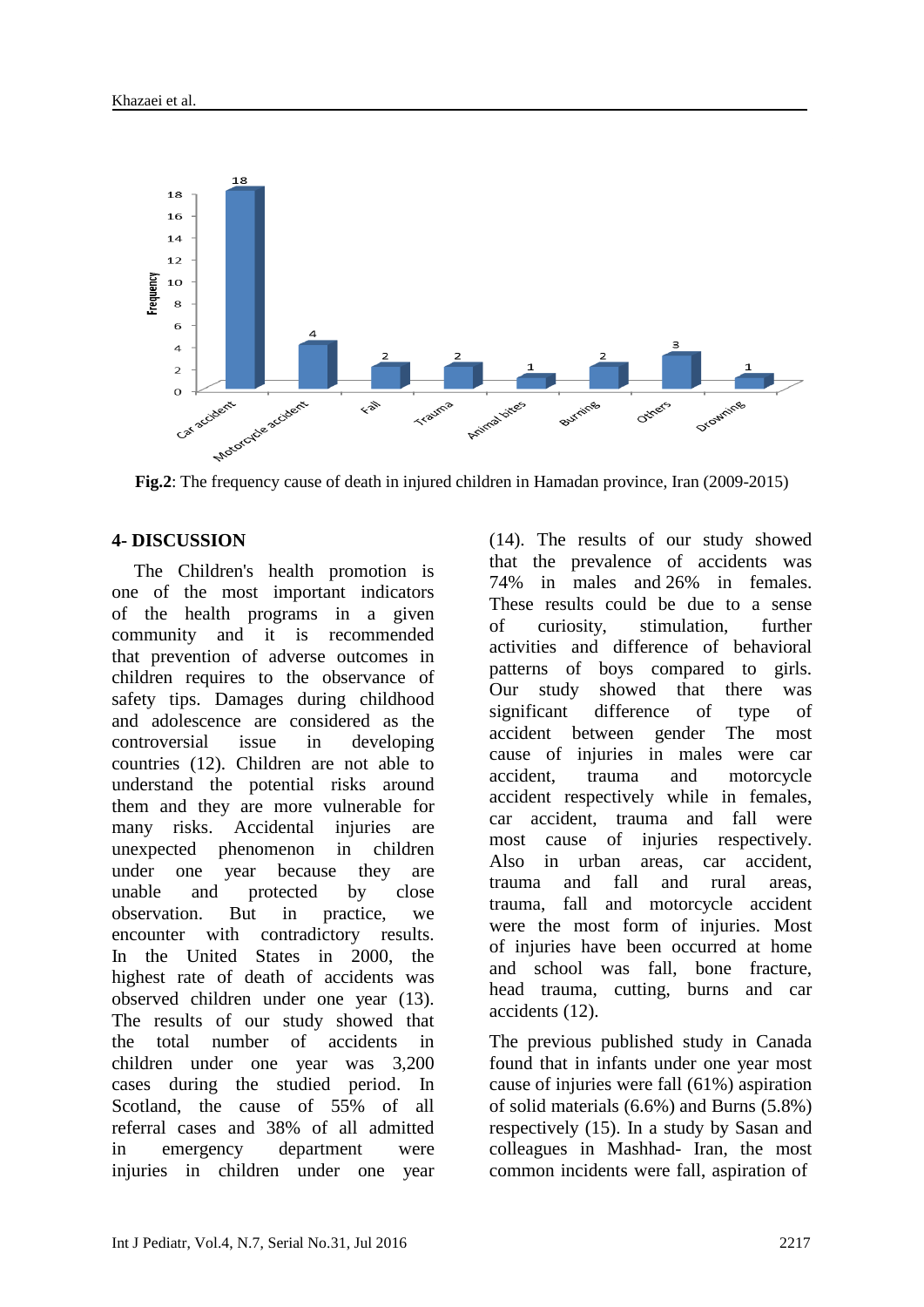foreign materials ,cutting and burns respectively (16). Totally sixth lethal injury was fall but in our study, the third cause of injury was fall (8.8%), after car accidents (53.4%) and trauma (12.6%). In the studies were conducted by Sasan, Poorahmadi, and Warrington and their colleagues, the percentage of accidents were related to fall from altitude were 13.2%, 4% and 22% respectively (16-18). The investigation of died and hospitalized cases related to injury in children under 4 years in California showed that fall is the main cause of incidents in all ages and its rate is two times greater than second cause of incidents, poisoning (19).

The results of our study showed that 53.4% of the occurred injuries in children were related to driving accidents, while the results of ALSPAC and Maddox studies show that driving accidents in children under one year are not prevalent (20). In the study by Nikoei moghaddam and colleagues, the prevalence of driving incidents was 10.8% in children under one year in Kerman (7). The present study showed that 33 cases of injury lead to death that out of them, 18 cases (54.4%) were related to car accidents. In the study by Brock and colleagues, this proporion was 4% and in the study by Namakin and colleagues was 8.3%. The results of our study showed that 59.1% of the accidents occurred in the urban areas and only 13.4% were in the rural areas that this finding was similar to the study by Bayat and colleagues (17). This difference may be due to more use of the equipment and facilities in urban areas compared to rural areas, also in urban areas, people tend to more refer to the emergency departments due to accidents, and therefore accidents more register in the urban areas in compared to rural areas. The most of the place of incident was in the road and highway with 44.4% of cases, which may be due to a lack of parental awareness in the field of how to properly take care, when driving on the roads and highways and the lack of necessary actions in these places. Also 23% of incidents were related to domestic events. In this study, the highest occurrence of incidents was related to the spring season (32.15%) and the lowest was related to the winter season (19. 3%). As the children's activities are in the outside of home, especially in the spring due to appropriate conditions of air, children are in the free and exciting spaces and then the probability of incidents increase in children, while in the cold winter season, parent can keep them under observation, because the range of children's activities become closer.

# **4-1. Limitations of the study**

 The main limitation of present study was underreporting of accidents. Some injuries cases that treated in home or health centers as well as the injuries led to death at the place of accident would not be reported carefully

# **5. CONCLUSION**

In all societies, children are the most vulnerable individuals against incidents. The children's health promotion is one of the most important indicators of the health level in a community and prevention of incident in children requires the observance of safety tips. Children are not able to understand the risks around them and are more vulnerable against many risks. The results of this study showed that the highest level of incidents is related to traffic and domestic incidents in children under one year in this province, especially in boys and urban dwellers. These findings indicate that these groups of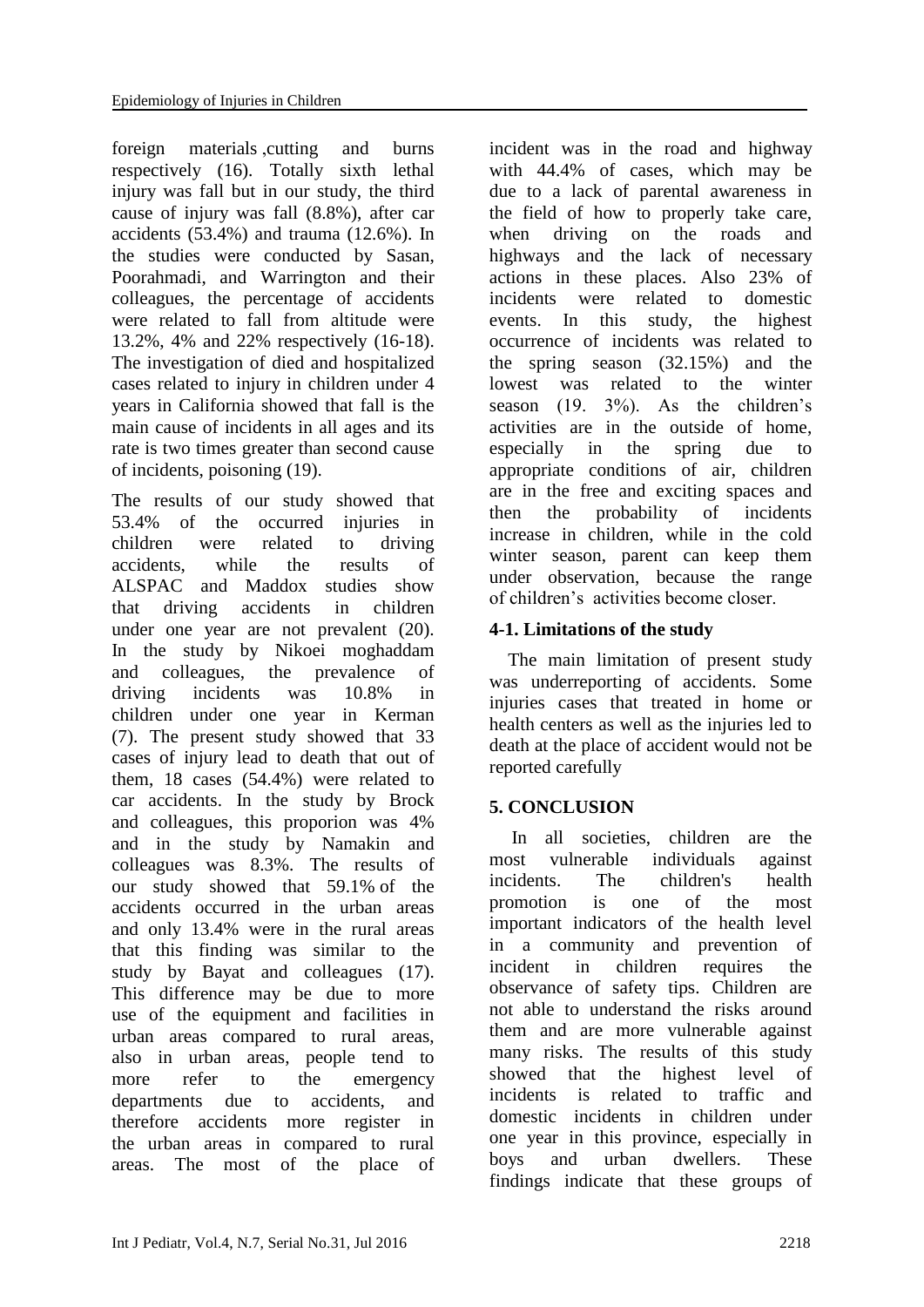children are in the risk of incident. In order to decrease the prevalence of mentioned incidents, parent must be taught in the field of the prevention of traffic and domestic incidents. Therefore, education of families for the risk of accidents in a variety of settings and related preventive actions is the most important and the best method of prevention and after that safety of children's equipment and surroundings should be considered.

#### **6- CONFLICT OF INTEREST**

The study had no conflict of interest for authors.

#### **7- ACKNOWLEDGMENTS**

The authors consider it necessary to be grateful for the vice chancellor of health in Hamadan University of Medical Sciences because of providing the data.

## **8- REFERENCES**

1. Neghab M, Habibi M, Rajaeefard A, Choobineh A. Home Accidents in Shiraz during a 3-year Period (2000-2002). Journal of Kermanshah University of Medical Sciences (J Kermanshah Univ Med Sci) 2008:11(4): 428-440

2. Loghmani S, Tavallaie M, Haddadi F. Epidemiologic Features of Children with Burns Admitted to Imam Musa Kazem Hospital, Isfahan, Iran. Journal of Isfahan Medical School 2012;29(169): 2584-2590.

3. Khazaei S, Mazharmanesh S, Khazaei Z, Goodarzi E, Mirmoini R, Mohammadian-Hafshejani A, et al. An epidemiological study on the incidence of accidents in the Hamadan province during 2009 to 2014. Pajouhan Scientific Journal 2016;14(2):8-16.

4. Khosravi S, Ghafari M. Epidemiological study of domestic accidents in the population coveredUrban and rural health centers in this city, in 2000. Shahre kurd University of Medical Sciences 2003;5(2):53-64.

5. Ebadi Fardazar F, Mansori K, Solhi M, Hashemi SS, Ayubi E, Khosravi Shadmani F, et al. A Cross-sectional Study for Determinations of Prevention Behaviors of Domestic Accidents in Mothers with Children Less than 5-year. International Journal of Pediatrics 2016;4(5):1679-85.

6. Khazaee T, Abdollahi F, Momeni R. Incidences Epidemiology in Children Referring to Emergency Centers of Birjand. Dena, Quarterly J Yasuj Faculty Nurs Midwife 2009;4(1-2):59-67.

7. Moghadam N, Rahil G. Survey of Under-5 year-old Children Injury and Accident Mortality Causes in the City of Kerman in 2013. Journal of Health-Based Research 2015; 1(1):1-12

8. Peden M, McGee K, Krug E. Injury: a leading cause of the global burden of disease, 2000: World Health Organization; 2002. Available at: at: http://www.who.int/violence\_injury\_preventio n/publications/other\_injury/injury/en/.

9. Gururaj G. Injury prevention and care: an important public health agenda for health, survival and safety of children. The Indian Journal of Pediatrics 2013;80(1):100-8.

10. Sekii H, Ohtsu T, Shirasawa T, Ochiai H, Shimizu T, Kokaze A. Childhood mortality due to unintentional injuries in Japan, 2000– 2009. International journal of environmental research and public health 2013;10(2):528-40.

11. Sridharan L, Crandall M. Injury and health among children in vulnerable families. Journal of Trauma and Acute Care Surgery 2011;70(6):1539-45.

12. Kelishadi R, Jari M, Qorbani M, Motlagh ME, Djalalinia S, Safiri S, et al. Association of Socio-economic Status with Injuries in Children Andadolescents :the CASPIAN-IV Study. International Journal of Pediatrics 2016;4(5):1715-24.

13. National Center for Injury Prevention and Control. Web-based Injury Statistics Query and Reporting System (WISQARS) Injury Mortality Reports. Available at: https://www.cdc.gov/injury/wisqars/.

14. Macgregor D. Accident and emergency attendances by children under the age of 1 year as a result of injury. Emergency medicine journal 2003;20(1):21-4.